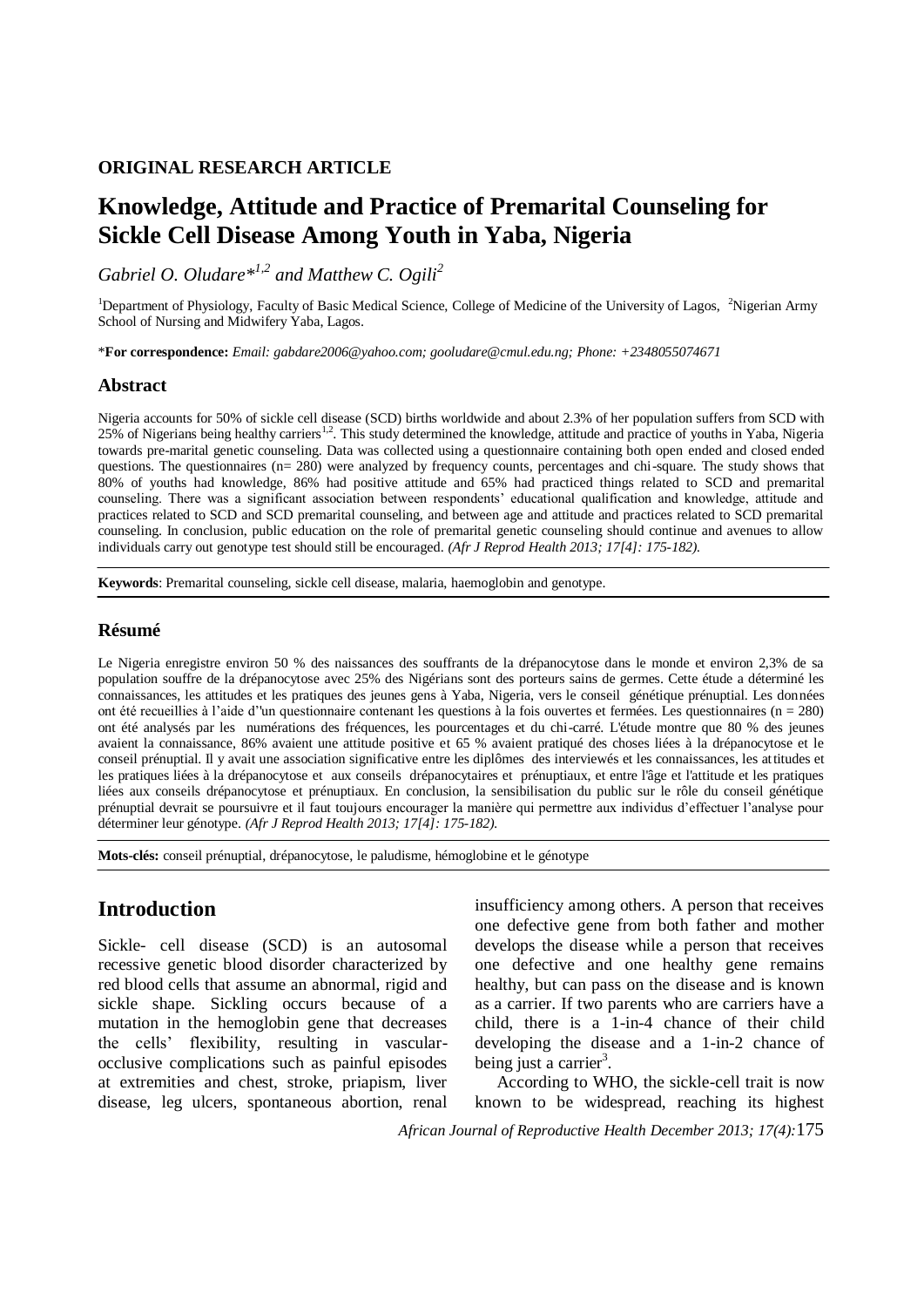prevalence in parts of Africa as well as among people with origins in equatorial Africa, the Mediterranean basin and Saudi Arabia. In Africa, the highest prevalence of sickle-cell trait occurs between latitudes 15° north and 20° south, ranging between 10% and 40% of the population in some areas. Prevalence levels decrease to between 1% and 2% in North Africa and to less than 1% in southern Africa. In countries such as Cameroon, Republic of Congo, Gabon, Ghana and Nigeria, the prevalence is between 20% and 30% while in some parts of Uganda it is as high as  $45\%$ <sup>4</sup>. About 2.3% of the Nigerian population suffers from sickle cell disease and about 25% of Nigerians are healthy carriers of the abnormal hemoglobin gene<sup>1</sup>. Out of about 300,000 births of sickle cell diseases worldwide, Nigeria records about 150,000 births annually<sup>2</sup>.

The geographic distribution of the sickle-cell trait is very similar to that of malaria and this may explain why it has been maintained at such high prevalence levels in tropical Africa<sup>5,6</sup>. There has been much recent speculation that global warming may allow the reestablishment of malaria transmission in previously endemic areas such as Europe and the United States<sup> $7-10$ </sup>. If this happens, the spread of malaria in Africa might most likely be doubled<sup>11</sup>. This might result in the proliferation of the sickle cell trait, underscoring the need for comprehensive pre-marital genetic counseling. Genetic counseling has been defined as "the process by which patients or relatives at risk of a disorder that may be hereditary are advised of the consequences of the disorder, the probability of developing or transmitting it and the ways this may be prevented, avoided or ameliorated"<sup>12</sup>. The process of premarital genetic counseling is primarily educational, and is non-directive in nature. It aims at helping individuals at risk to make their own informed decisions according to their own values $^{12}$ .

Premarital counseling for haemoglobinopathies (inherited single gene disorders of the blood) has been introduced in several countries in the Arab region including Saudi Arabia, Bahrain, United Arab Emirates, Tunisia, Iran, and Jordan<sup>13-16</sup>. A 1999 report from Iran showed that couples counseled still opted to marry rather than separate but they requested prenatal diagnosis and selective

termination of pregnancy. This led to an amendment of the law in 2001 to allow the option of selective termination of pregnancy up to 15 weeks' gestation for thalassemia (form of SCD) resulting in a 70% reduction in the annual birth rate of affected infants<sup>17</sup>. In Nigeria, premarital genetic counseling is voluntary, but most religious bodies usually make genetic testing mandatory before the couples can be joined together.

Given the relatively high prevalence of SCD in Nigeria and the potential increase related to malaria re-establishment due to climate change, efforts to increase the uptake of premarital counseling need to be increased. The rise in premarital sex coupled with delay in marriage among the youth in urban areas calls for an aggressive sensitization campaign to increase positive behaviors related to reducing the prevalence of SCD. This study therefore aimed at assessing the knowledge, attitude and practices related to SCD and premarital counseling among youths in Yaba, an urban area in Lagos, Nigeria. The findings of this study will contribute towards understanding the current SCD-related gaps in knowledge and practice among these youth, which will inform policy makers on the nature and content of programs targeting them.

# **Methodology**

# *Study Objective*

The objective of this study was to determine the influence of age, sex, educational qualification, and religion on the youths' knowledge, attitude, and practices related to SCD and SCD premarital counseling.

# *Study Population*

*African Journal of Reproductive Health December 2013; 17(4):*176 Study respondents were drawn from Yaba Local Council Development Area (LCDA), a subset of the Lagos mainland Local Government. While the exact population of Yaba LCDA is unknown, the Lagos state government estimates the population of the Lagos mainland Local Government at 629,469 (326,433 males and 303,036 females)<sup>18</sup>. By excluding children, adults, married youths, and the aged, the population of unmarried youth, the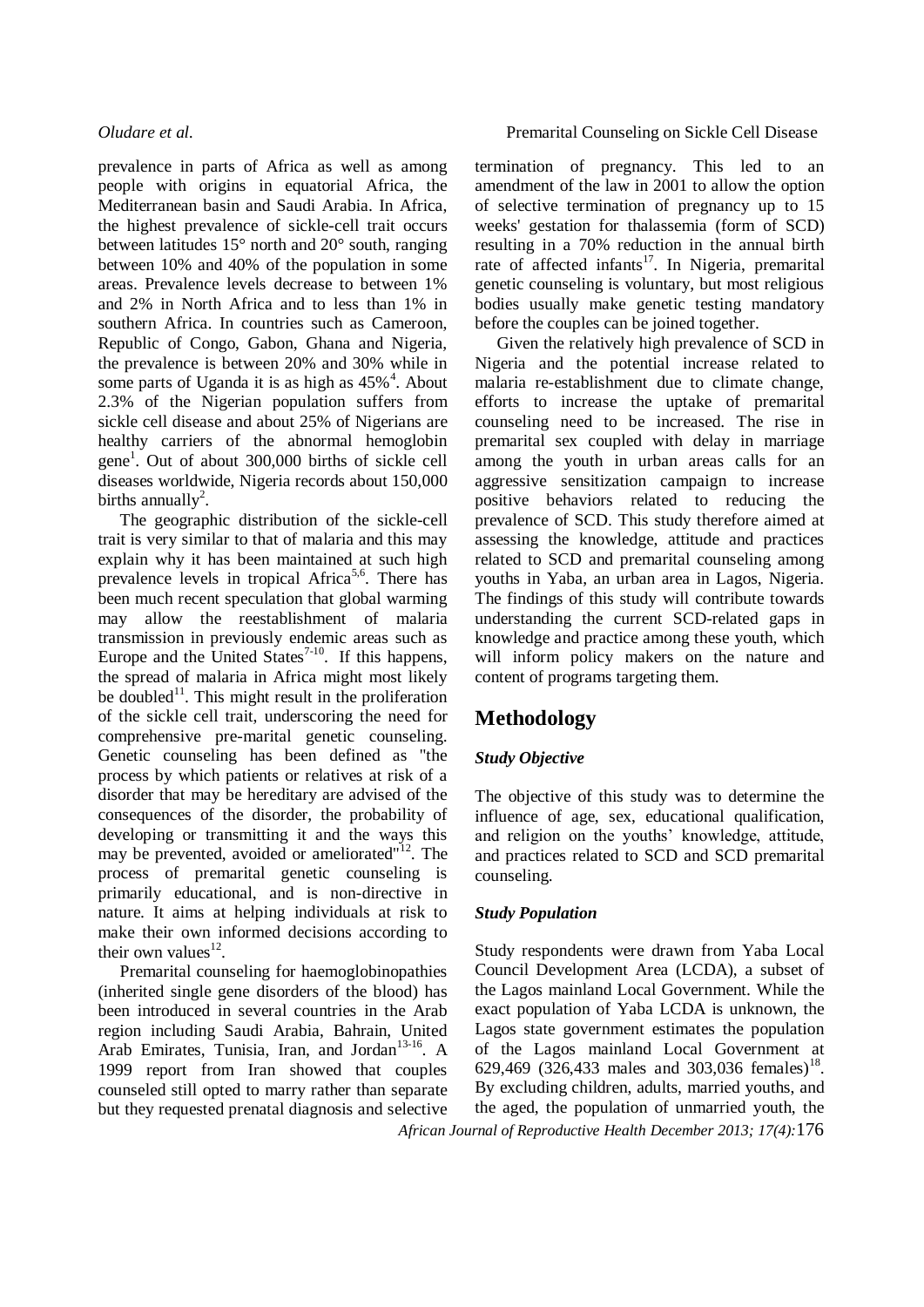target of this study, could be estimated to be tens of thousands.

### *Data Collection and Analysis*

From the 12 major communities in the Yaba LCDA, five were selected by simple random sampling, including Jibowu, Makoko, Iwaya, Abule-oja and Sabo**-**Yaba. A minimum of five streets in each community were visited and unmarried youths found in their homes were randomly selected to participate in the study. In addition, only youths who voluntarily gave their consent participated in the study. Data collection was done on weekends for a period of seven consecutive weekends.

A questionnaire comprising open ended and closed ended questions was used. Sixty questionnaires were allocated to each of the five communities. The questionnaire had different sections including socio-demographic data, knowledge on SCD and SCD premarital counseling, attitude towards SCD and SCD premarital counseling, and practices related to SCD premarital counseling. Structured closed questions offering a dichotomous choice of 'yes' or 'no' as well as a Likert rating scale ranging from strongly agree to strongly disagree were used. The Likert scale was reduced to the nominal level by combining all agree and the disagree responses into accept and reject. The questionnaires were given to the respondents to complete and collected at the same time to ensure compliance. In spite of this, only two hundred and eighty of the questionnaires were properly filled and were therefore collated and used for data analysis. Data were analysed using both descriptive and inferential statistics which include frequency counts, percentages, and hypothesis test using chi square at P<0.05.

# **Results**

### *Socio-Demographic data*

A total of 280 duly completed questionnaires were used to represent the population studied. The mean age of the respondents was  $23.35 \pm 0.25$  (mean  $\pm$ standard error of mean), which is the age of

### *Oludare et al.* Premarital Counseling on Sickle Cell Disease

preparation for marriage in this part of Nigeria. 59% of the respondents were male while 41% were females. Majority of the respondents (61%) had a secondary school education as the highest educational qualification attained. 70% were Christians and 30% of the respondents were Muslims. 53% were students, while 30% were self-employed and 17% were civil servants.

**Table 1:** Socio-demographic Characteristic of respondents'

| Characteristic                        | Frequency | $\frac{6}{9}$ |
|---------------------------------------|-----------|---------------|
| Age Category (in years)               |           |               |
| $15-19$                               | 76        | 27            |
| 20-24                                 | 84        | 30            |
| 25-29                                 | 88        | 32            |
|                                       |           |               |
| 30-34                                 | 32        | 11            |
| Mean Age of respondents $= 23.35$     |           |               |
| ± 0.25                                |           |               |
| Gender                                |           |               |
| Male                                  | 164       | 59            |
| Female                                | 116       | 41            |
| <b>Highest educational Background</b> |           |               |
| Primary School                        | 16        | 6             |
| Secondary School                      | 172       | 61            |
| Post-Secondary School                 | 92        | 33            |
| Religion                              |           |               |
| Christianity                          | 196       | 70            |
| Islam                                 | 84        | 30            |
| Others                                | $\theta$  | 0             |
| Designation                           |           |               |
| Student                               | 148       | 53            |
| Civil Servant                         | 48        | 17            |
| Self-Employed                         | 84        | 30            |

 $N = 280$ 

### *Respondents' knowledge on SCD and SCD premarital counseling*

Seven questions were used to access the knowledge of the youths on SCD and SCD premarital counseling. The key domains addressed by the questions include, having heard about SCD previously, knows that SCD can be transmitted from parent to offspring's, aware that SCD is incurable, aware that marriage of two AS partners could result in a child being born with SCD, aware of the psychological and cost effect of managing a SCD child, aware that appropriate premarital counseling reduces the incidence of SCD and knows his or her genotype. On the average, 80%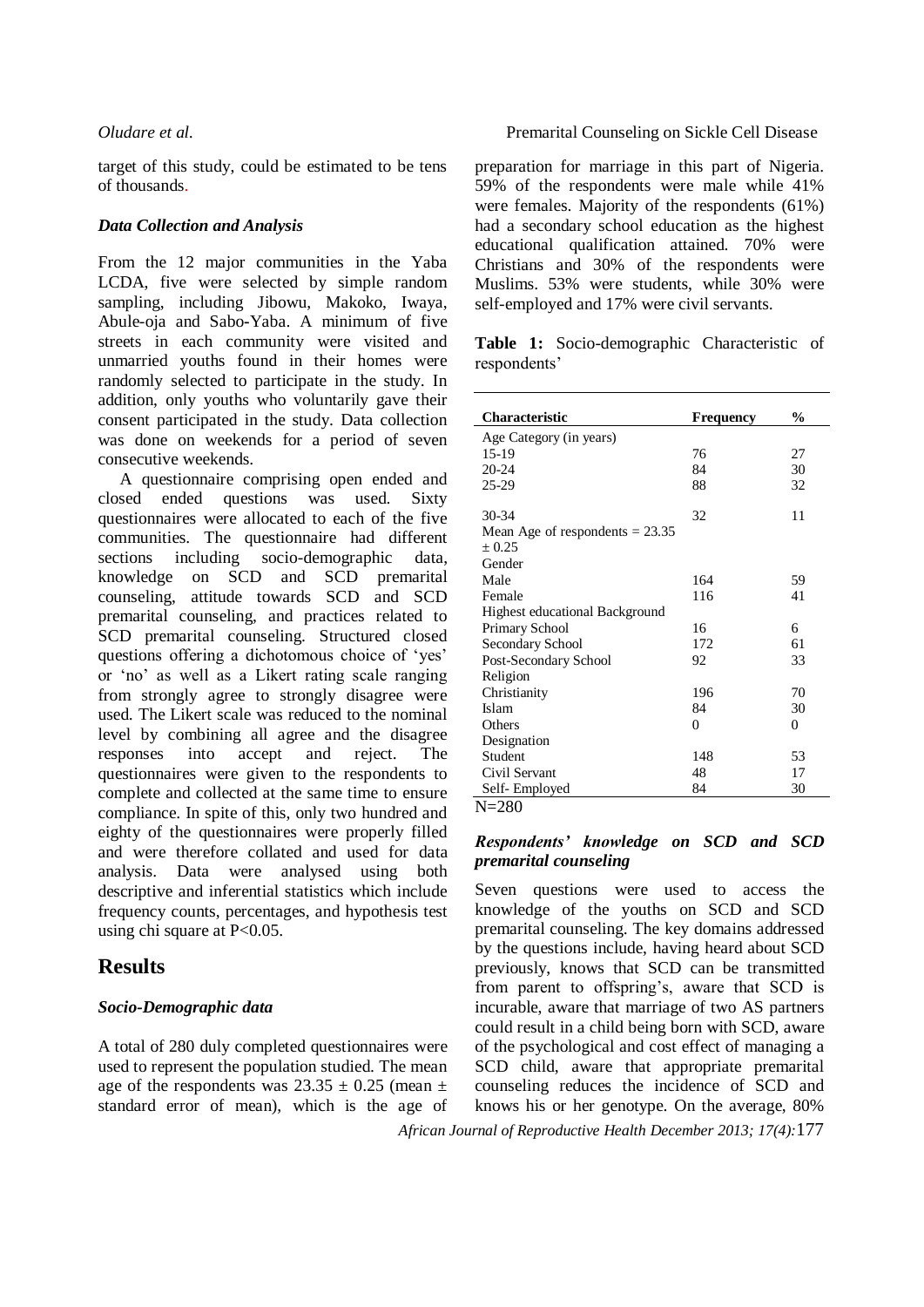of the respondents were knowledgeable about SCD and SCD pre-marital counseling. Of these, 45% were males and 35% females. Majority of the respondents (49.1%) had secondary school education and 57% were Christians and 23% of the knowledgeable youths were Muslims. The age group with the highest lack of knowledge on SCD and SCD premarital counseling was age group 15- 19 which had 8.8% out of the 19.75% of the unknowledgeable youths. Table 2 shows the Pearson Chi square data that shows the association of age, gender, educational qualification and religion of the respondents on their knowledge of SCD and SCD premarital counseling. There was a significant association between respondents' educational qualification and their knowledge of SCD and SCD premarital counseling, while no significant association was found with age, gender and religion of the respondents on their knowledge of SCD and SCD premarital counseling.

**Table 2:** Relationship of age, gender, educational qualification and religion of the respondents with their knowledge on SCD and SCD premarital counseling

### *Oludare et al.* Premarital Counseling on Sickle Cell Disease

## *Respondents' attitude towards SCD and SCD premarital counseling*

The questions that were used to access the respondents' attitude towards SCD and SCD premarital counseling includes; youths do not need genetic counseling, will never attend any counseling or seminar on SCD, will marry my fiancée or fiancé even if we are both AS and does not attach any importance to premarital counseling before marriage because I'm not likely to be a carrier. 13.4% of the respondents showed a negative attitude towards SCD and SCD premarital counseling. Of these, 9.93 % were males and 3.49% females. Majority of these respondents (8.86%) had secondary school education and majority of the respondents also belonged to the age group 15-19 (6.78%). 8.5% were Christians and 4.93% were Muslims.

**Table 3:** Relationship of age, gender, educational qualification and religion of the respondents with their attitudes towards SCD and SCD premarital counseling

|                                                        |          |                                                        |                 |                                                   |       | <b>Variable</b> |              |                                                    |                | <b>Response</b>                                    |       |
|--------------------------------------------------------|----------|--------------------------------------------------------|-----------------|---------------------------------------------------|-------|-----------------|--------------|----------------------------------------------------|----------------|----------------------------------------------------|-------|
| <b>Variable</b>                                        |          |                                                        | <b>Response</b> |                                                   |       | Age             | Yes          | $\%$                                               | N <sub>o</sub> | $\%$                                               | Total |
| Age                                                    | Yes      | $\%$                                                   | N <sub>o</sub>  | $\%$                                              | Total | $15-19$         | 19           | 6.78                                               | 57             | 20.36                                              | 27.14 |
| $15-19$                                                | 51       | 18.33                                                  | 25              | 8.81                                              | 27.14 | 20-24           | 16           | 5.5                                                | 68             | 24.43                                              | 29.93 |
| $20 - 24$                                              | 69       | 24.58                                                  | 15              | 5.41                                              | 29.99 | 25-29           | 1            | 0.5                                                | 87             | 31.42                                              | 31.42 |
| 25-29                                                  | 74       | 26.31                                                  | 14              | 5.12                                              | 31.43 | 30-34           | $\mathbf{2}$ | 0.77                                               | 30             | 11.36                                              | 11.36 |
| 30-34                                                  | 31       | 11.01                                                  | $\mathbf{1}$    | 0.41                                              | 11.42 | Total           | 38           | 13.55                                              | 242            | 86.3                                               | 99.85 |
| Total                                                  | 225      | 80.23                                                  | 55              | 19.75                                             | 99.98 |                 |              | $\chi$ 2 cal= 7.895 $\chi$ 2 table = 7.81, d.f = 3 |                |                                                    |       |
| $\gamma$ 2 cal= 4.08 $\gamma$ 2 table= 7.81, d.f = 3   |          |                                                        | Gender          | Yes                                               | $\%$  | N <sub>o</sub>  | $\%$         | Total                                              |                |                                                    |       |
| Gender                                                 | Yes      | %                                                      | N <sub>0</sub>  | %                                                 | Total |                 |              |                                                    |                |                                                    |       |
| Male                                                   | 127      | 45.48                                                  | 37              | 13.1                                              | 58.58 | Male            | 28           | 9.93                                               | 136            | 48.64                                              | 58.57 |
| Female                                                 | 97       | 34.49                                                  | 19              | 6.67                                              | 41.16 | Female          | 10           | 3.49                                               | 106            | 37.93                                              | 41.42 |
| Total                                                  | 224      | 79.97                                                  | 56              | 19.771                                            | 99.74 | Total           | 38           | 13.42                                              | 242            | 86.57                                              | 99.99 |
|                                                        |          |                                                        |                 | $\chi$ 2 cal= 1.52 $\chi$ 2 table = 3.84, d.f = 1 |       |                 |              |                                                    |                |                                                    |       |
|                                                        |          | $\gamma$ 2 cal= 0.577 $\gamma$ 2 table = 3.84, d.f = 1 |                 |                                                   |       | Educational     |              |                                                    |                |                                                    |       |
| Educational                                            |          |                                                        |                 |                                                   |       | qualification   | Yes          | $\%$                                               | No             | $\%$                                               | Total |
| qualification                                          | Yes<br>3 | $\%$                                                   | No<br>13        | %<br>4.7                                          | Total | Primary School  | 12           | 4.22                                               | 4              | 1.5                                                | 5.72  |
| Primary School                                         |          | 1.01                                                   |                 |                                                   | 5.71  | Secondary       |              |                                                    |                |                                                    |       |
| Secondary School<br>Post-Secondary                     | 138      | 49.1                                                   | 34              | 12.26                                             | 61.36 | School          | 25           | 8.86                                               | 147            | 52.56                                              | 61.42 |
| School                                                 | 84       | 30.07                                                  | 8               | 2.81                                              | 32.88 | Post-Secondary  |              |                                                    |                |                                                    |       |
| Total                                                  | 225      | 80.18                                                  | 55              | 19.77                                             | 99.95 |                 | 1            | 0.36                                               | 91             | 32.5                                               | 32.86 |
|                                                        |          |                                                        |                 |                                                   |       | School          |              |                                                    |                |                                                    |       |
|                                                        |          | $\chi$ 2 cal= 16.21 $\chi$ 2 table = 5.99, d.f = 2     |                 |                                                   |       | Total           | 38           | 13.44                                              | 242            | 86.56                                              | 100   |
| Religion                                               | Yes      | $\%$                                                   | N <sub>0</sub>  | $\%$                                              | Total |                 |              |                                                    |                | $\chi$ 2 cal= 22.25 $\chi$ 2 table = 5.99, d.f = 2 |       |
| Christianity                                           | 160      | 57.08                                                  | 36              | 12.92                                             | 70    | Religion        | Yes          | $\%$                                               | No             | $\%$                                               | Total |
| Islam                                                  | 65       | 23.15                                                  | 19              | 6.85                                              | 30    | Christianity    | 24           | 8.5                                                | 171            | 61.05                                              | 69.55 |
| Total                                                  | 225      | 80.23                                                  | 55              | 19.75                                             | 100   | Islam           | 14           | 4.93                                               | 71             | 25.07                                              | 30    |
|                                                        |          |                                                        |                 |                                                   |       | Total           | 38           | 13.43                                              | 242            | 86.12                                              | 99.55 |
| $\gamma$ 2 cal= 0.251 $\gamma$ 2 table = 3.84, d.f = 1 |          |                                                        |                 |                                                   |       |                 |              | $\chi$ 2 cal= 0.316 $\chi$ 2 table = 3.84, d.f = 1 |                |                                                    |       |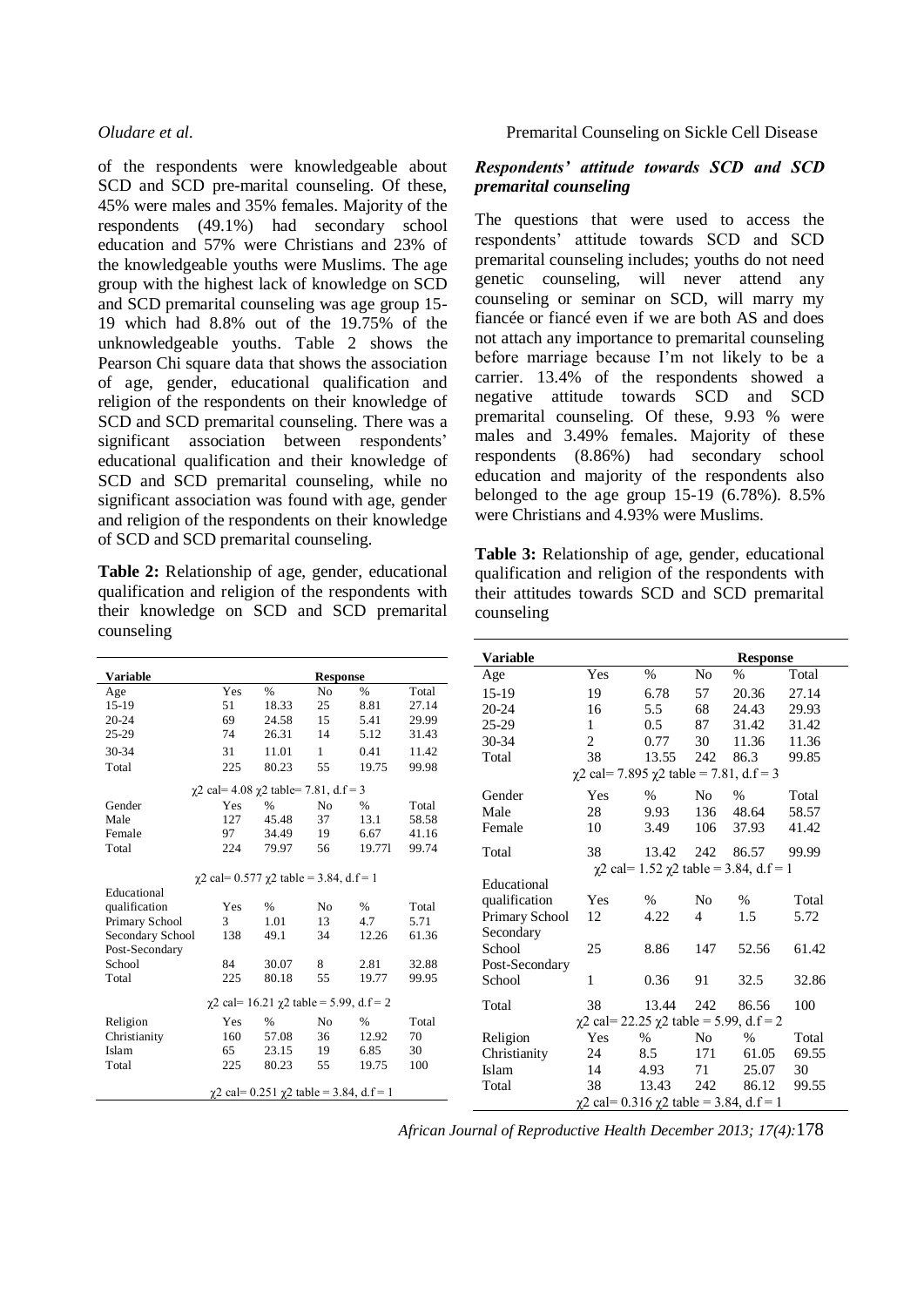Table 3, shows the Pearson Chi square data of the association between age, gender, educational qualification and religion on the attitudes of the respondents towards SCD and SCD premarital counseling. Both age and educational qualification had a significant association with the attitudes of the respondents towards SCD and SCD premarital counseling, while gender and religion had no significant association with SCD and SCD premarital counseling.

**Table 4:** Relationship of age, gender, educational qualification and religion of the respondents on practices related to SCD premarital counseling.

| Variable                                            | <b>Response</b>                                   |               |                |       |       |  |  |  |
|-----------------------------------------------------|---------------------------------------------------|---------------|----------------|-------|-------|--|--|--|
| Age                                                 | Yes                                               | $\frac{0}{0}$ | No             | $\%$  | Total |  |  |  |
| 15-19                                               | 34                                                | 12.14         | 42             | 15    | 27.14 |  |  |  |
| $20 - 24$                                           | 51                                                | 18.45         | 32             | 11.55 | 30    |  |  |  |
| $25-29$                                             | 67                                                | 24.05         | 20             | 7.38  | 31.43 |  |  |  |
| 30-34                                               | 29                                                | 10.24         | $\mathcal{E}$  | 1.19  | 11.43 |  |  |  |
| Total                                               | 183                                               | 64.88         | 97             | 35.12 | 100   |  |  |  |
| $\chi$ 2 cal= 9.912 $\chi$ 2 table = 7.81, d.f = 3  |                                                   |               |                |       |       |  |  |  |
| Gender                                              | Yes                                               | $\%$          | No             | $\%$  | Total |  |  |  |
| Male                                                | 99                                                | 35.36         | 65             | 23.21 | 58.57 |  |  |  |
| Female                                              | 83                                                | 29.52         | 33             | 11.9  | 41.42 |  |  |  |
| Total                                               | 182                                               | 64.88         | 98             | 35.11 | 99.99 |  |  |  |
|                                                     | $\chi$ 2 cal= 1.26 $\chi$ 2 table = 3.84, d.f = 1 |               |                |       |       |  |  |  |
| Educational                                         |                                                   |               |                |       |       |  |  |  |
| qualification                                       | Yes                                               | $\frac{0}{0}$ | N <sub>0</sub> | $\%$  | Total |  |  |  |
| Primary                                             |                                                   |               |                |       |       |  |  |  |
| School                                              | 3                                                 | 1.07          | 13             | 4.64  | 5.71  |  |  |  |
| Secondary                                           |                                                   |               |                |       |       |  |  |  |
| School                                              | 103                                               | 36.79         | 69             | 24.64 | 61.43 |  |  |  |
| Post-                                               |                                                   |               |                |       |       |  |  |  |
| Secondary                                           |                                                   |               |                |       |       |  |  |  |
| School                                              | 76                                                | 27.03         | 16             | 5.83  | 32.86 |  |  |  |
| Total                                               | 182                                               | 64.89         | 98             | 35.11 | 100   |  |  |  |
| $\chi$ 2 cal= 10.396 $\chi$ 2 table = 5.99, d.f = 2 |                                                   |               |                |       |       |  |  |  |
| Religion                                            | Yes                                               | $\%$          | N <sub>0</sub> | $\%$  | Total |  |  |  |
| Christianity                                        | 135                                               | 48.1          | 61             | 21.9  | 70    |  |  |  |
| Islam                                               | 47                                                | 16.78         | 37             | 12.22 | 29    |  |  |  |
| Total                                               | 182                                               | 64.88         | 98             | 34.12 | 99    |  |  |  |
| $\chi$ 2 cal= 1.069 $\chi$ 2 table = 3.84, d.f = 1  |                                                   |               |                |       |       |  |  |  |

### *Respondents' practices related to SCD and SCD premarital counseling*

In this section, the respondents were accessed based on having being counselled or received any seminar on SCD, will attend any counseling section or seminar on SCD and knows his or her genotype. 64.88% of the respondents had good

practices related to SCD or SCD premarital counseling. Of these, 35.36% were males while 29.52% were females. Majority of the respondents (36.79%) had secondary school education and majority of the respondents also fell within the age group of 25-29 (24.05%). 48% were Christians and 17% were Muslims. shows the association between age, gender, educational qualification and religion of the respondents on practices related to SCD and SCD premarital counseling. Neither gender nor religion had a significant association on practices related to SCD and SCD premarital counseling. However, age and educational qualification showed a significant association with practices related to SCD and SCD premarital counseling.

# **Discussion**

The study was carried out to evaluate the knowledge, attitude and practice of youths in Yaba area of Lagos Nigeria related to SCD and SCD premarital counseling. It has been discovered that the prevalence of SCD in this part of the world where this condition is common was largely due to ignorance of the people affected and poverty  $19-21$ . The study target population were unmarried youth and the mean age of the respondents' of  $23\pm 0.25$ (Mean + SEM), derived from the group data relates to the age in which most males and females begin preparing for marriage in this part of the country.

*African Journal of Reproductive Health December 2013; 17(4):*179 This study showed that 80% of the respondents have knowledge of SCD and SCD premarital counseling. This is quite expected as Yaba population is an urban area and not a rural area where the literacy rate is lower. This is in line with a study among students of the University of Lagos in 2007 which reported that  $86\%^{22}$  of the respondents were knowledgeable of SCD and genetic counseling. Religious bodies, hospitals and non-governmental organizations in Nigeria such as Sickle Cell Hope Alive Foundation (SCHAF), Sickle Cell Awareness Foundation (SCAF), Dabma Sickle cell foundation and Sickle Cell Aid Foundation (SCAF) are some of the organizations helping to raise the level of awareness, cure and management of SCD in Nigeria. The religious bodies through their counseling sections or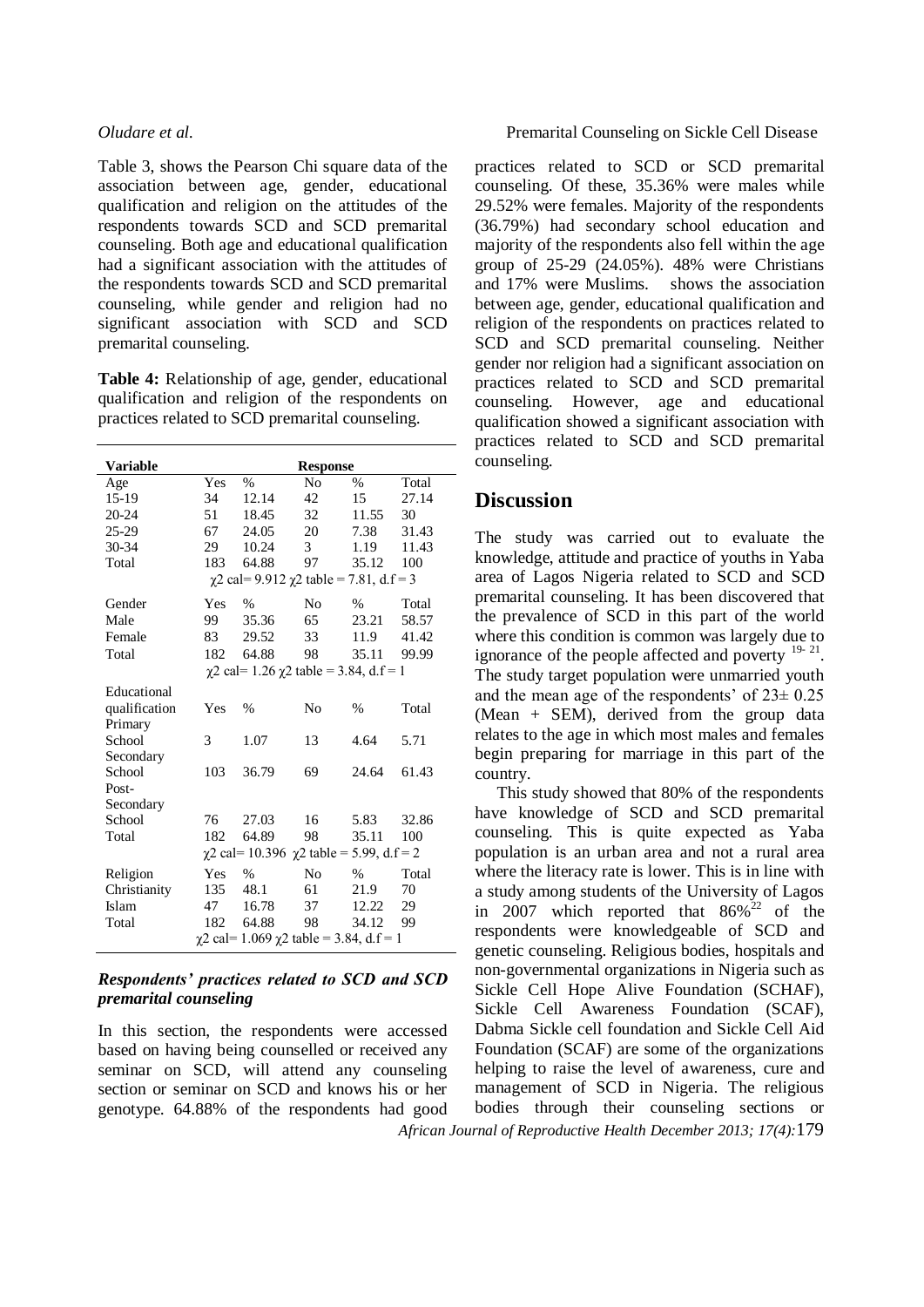seminars inform the public and most of them mandates genetic counseling before couples could be joined together. In a recent press conference by SCHAF, the organization said that it was not proper that one only gets to know about SCD when one gets married or about to get married. Therefore they proposed that the study of sickle cell disease should be included as a subject in school curriculum so that children could have knowledge of the disease at tender age<sup>23</sup>. This information is consistent to the finding of this studies in which there was a significant association between educational qualification of the respondents and their knowledge towards SCD. The study shows that 81% of the youths whose highest educational qualification was primary school had no knowledge of SCD and SCD premarital counseling. This further buttresses the fact that education is vital in the campaign to reduce the prevalence of SCD and this implies that the government would need to develop innovative ways such as the teaching of SCD in the curriculum of schools.

Findings from this study on the attitudes of youths in Yaba, towards SCD and SCD premarital counseling showed that age and educational qualification had a significant association with the attitude of the youths towards SCD and SCD premarital counseling, while gender and religion does not have a significant association. It will be recalled that age was not associated to the knowledge of the respondents'; however the difference in attitude could be related to the individuals who are becoming more desperate to get married or get engaged. The data showed that 50% of those with a negative attitude fell between the lowest age group of 15-19 while the remaining 50% belong to the remaining 3 groups. Also, lack of knowledge in the youths whose highest educational qualification was primary school could be the reason for the difference in their attitudes towards SCD and SCD premarital counseling. This is because knowledge usually has an influence upon negative attitude. A study conducted in a literate population of youth corps members in Lagos in 2008 showed that public health education improved both knowledge and attitude of the youth corps members on SCD and screening uptake $^{21}$ 

### *Oludare et al.* Premarital Counseling on Sickle Cell Disease

The general opinion of some youths who usually want to go the way of love rather than having a broken relationship is mostly tended towards their religious beliefs on miracles and destiny. Some believe that, since it is a 1 in 4 chance of having a SCD child they will rather go for just one or two children. Selective termination of pregnancy (abortion) is another aspect that might influence the attitude of the youths based on their religion, as some denominations kick against all forms of abortion. Although, Nigeria is a very religious country and it was probably expected that the religion of the respondents might influence their attitude towards SCD and SCD premarital counseling. The results showed that there was no significant association between the religion of the respondents and their attitudes and same observation was found with the gender of the youths and their attitudes towards SCD and SCD premarital counseling.

Approximately 65% of the respondents had either engaged in or were willing to engage in practices related to SCD premarital counseling including attending a seminar or counseling on SCD, among other practices. Findings from this study shows that both age and educational qualification had a significant association with the practices of the youths related to SCD premarital counseling, while neither gender nor religion had a significant association with the practices of the youths on SCD premarital counseling. In respect to the age of the youths, 55% of the age group of 15-19 had not been exposed to practices related to SCD premarital counseling. This same age group had the highest percentage of those showing lack of knowledge and negative attitudes within the age groups. This might imply that more sensitization is required to be granted to this age group. Alongside with this finding, 81% of the youths whose highest educational qualification was primary school had not been exposed to practices related to SCD premarital counseling. Therefore, more public sensitization is required to be carried out using all available resources such as the media, social media, internet, schools, churches, outreaches and seminars. This will enhance the practice of the youths on SCD premarital counseling, since 84%

of the youths believe that premarital counseling will help in the reduction of the incidence of SCD.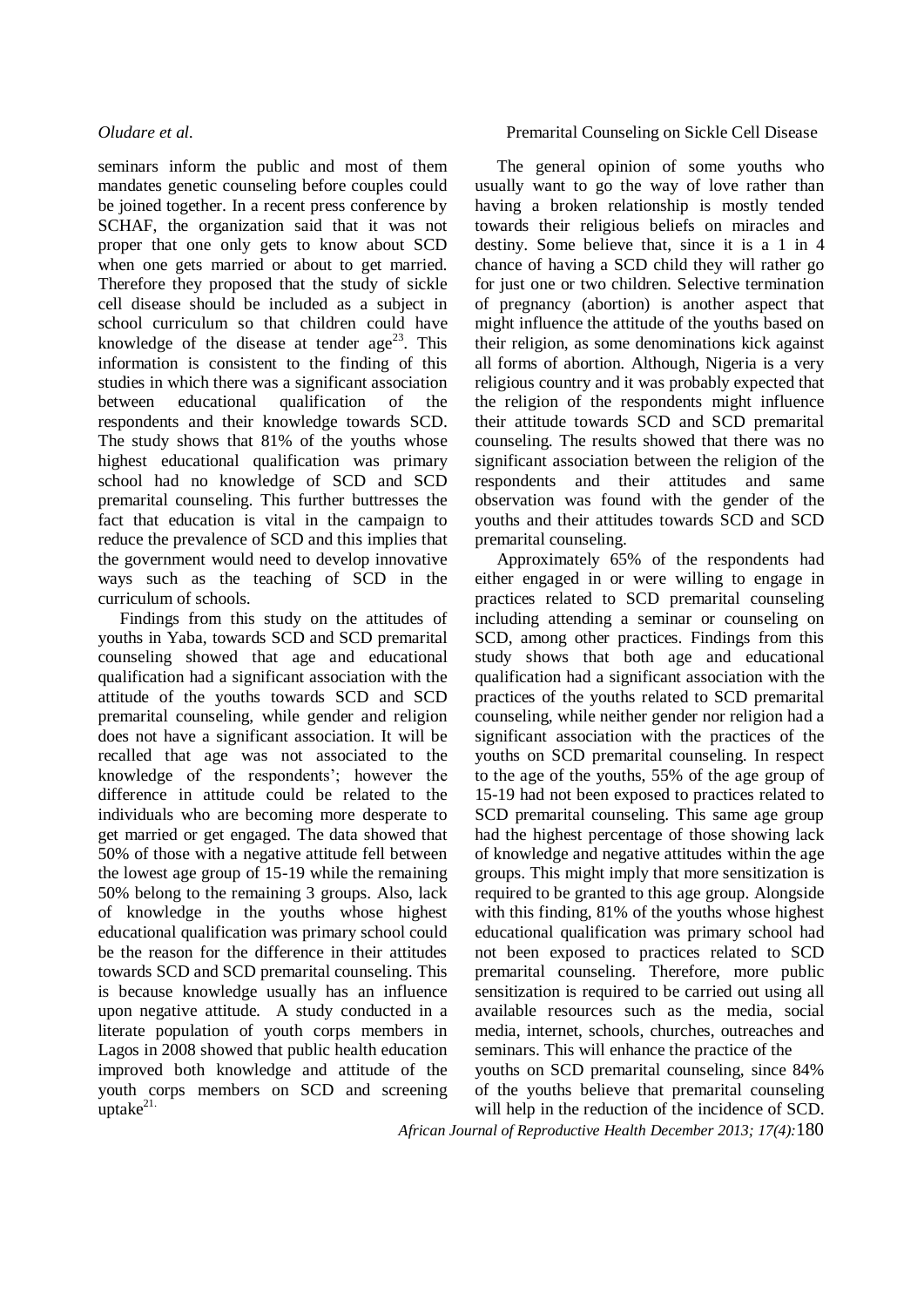This is an improvement compared to 64% reported in a study among students of the University of Lagos in  $2007^{22}$ .

# **Conclusion**

Youths in Yaba area of Lagos State have a good knowledge, attitude and practice towards SCD and SCD premarital counseling. Educational qualifications seemed to have a significant influence on the knowledge, attitude and practices of the respondents, and age was significantly associated with the attitude and practices related to SCD and SCD premarital counseling. It will be of great importance if attention is given to more public awareness and education to target the lower age group to sensitize them on SCD and premarital counseling before they reach the age of marriage. This effort should also be increased in the rural areas where we are most likely to find more people with only primary school education. Therefore, all stake holders such as the media, non-governmental organizations, religious bodies, hospitals, schools and community leaders should continue on their sensitization process on SCD premarital counseling by seeking for means to communicate with those with only primary school education in the language they will best understand and even to those who can't read or write. Schools and companies should include genotype test as part of their medical check for new entrants and the new entrant's status should be made known to them. Ultimately, the government should seek for means in inserting the teaching of SCD in the curriculum of schools from the elementary stage (primary schools) and provide a national programme in which every individual knows his or her genotype. This programme should be made free so as to eliminate the factor of poverty and the identification of one's own genotype should be a pre-requisite for issuing some national identity cards such as national health insurance card, and even the soon to be National identity Number (NIN).

# **Contributions of Authors**

Both authors participated in the design, collection of data, analysis and paper write up.

### *Oludare et al.* Premarital Counseling on Sickle Cell Disease

## **References**

- 1. Afolayan J.A, Jolayemi F.T. (2011) Parental Attitude to Children with Sickle Cell Disease in Selected Health Facilities in Irepodun Local Government, Kwara State, Nigeria Ethno Med, 5(1): 33-40 (2011)
- 2. Anie KA, Egunjobi FE, Akinyanju OO 2010. Psychosocial impact of sickle cell disorder: Perspectives from a Nigerian setting. Globalization and Health, 6: 2.
- 3. Ashley-Koch A, Yang Q, Olney RS (2000). Sickle hemoglobin allele and sickle cell disease: A HuGE Review. Am.J. Epidemiol.151, 839–845.
- 4. WHO (2011) The Brazzaville declaration on Noncommunicable diseases prevention and control in the WHO African region
- 5. Aluoch JR (1997). Higher resistance to Plasmodium falciparum infection in patients with homozygous sickle cell disease in western Kenya. Trap Med Int Health 2:568-71.
- 6. Kwiatkowski DP (Aug 2005). How malaria has affected the human genome and what human genetics can teach us about malaria. Am. J. Hum. Genet. 77 (2): 171–92.
- 7. Kuhn K.G, Cambell-Lendrum D.H, Armstrong B, Davies C.R (2003) Malaria in Britain: Past, Present and Future. Proc Natl Acad Sci 100 (17) 9997-10001.
- 8. Department of Health (2002) Getting Ahead of the Curve: A Strategy for Combating Infectious Diseases (Including Other Aspects of Health Protection) (Dept. of Health, London).
- 9. Rogers, D. J., Randolph, S. E., Lindsay, S. W. & Thomas, C. J. (2001) in Health Effects of Climate Change in the UK, ed. Maynard, R. (Dept. of Health, London), pp. 101–138.
- 10. Rogers D.J, Randolph S.E, Snow R.W, Hay S.I. (2002) Satellite imagery in the study and forecast of malaria. Nature 415 (6872) : 710-5.
- 11. Weatheral DJ. (2001) Genetic disorders of haemoglobin. In: Hoffbrand AV, Tuddenham EGD, editors. Postgraduate Haematology. 4th ed. London, UK: Arnold Publishers; 91–119.
- 12. Abdel-Meguid N, Zaki M.S.A.and Hammad S.A.(2000). Premarital genetic investigations: effect of genetic counseling, Eastern Mediterranean Health Journal. vol 6 issue 4 pg 652- 660.
- 13. Memish ZA, Saeedi MY (2011) Six-year outcome of the national premarital screening and genetic counseling program for sickle cell disease and β-thalassemia in Saudi Arabia. Ann Saudi Med 31(3): 229-35.
- 14. Al-Gazali LI, Alwash R, Abdulrazzaq YM, (2005) United Arab Emirate; communities and community genetics. Community genetics 8: 186-96.
- 15. Samavat A, Model IB. (2004) Iranian National thalassemia screening programme. BMJ 329: 1134-7
- 16. Ahmed S, Saleem M, Model I.B, Petrou M. (2002) Screening extended families for genetic haemoglobin disorders in Pakistan. N Engl J Med 347: 1162-8